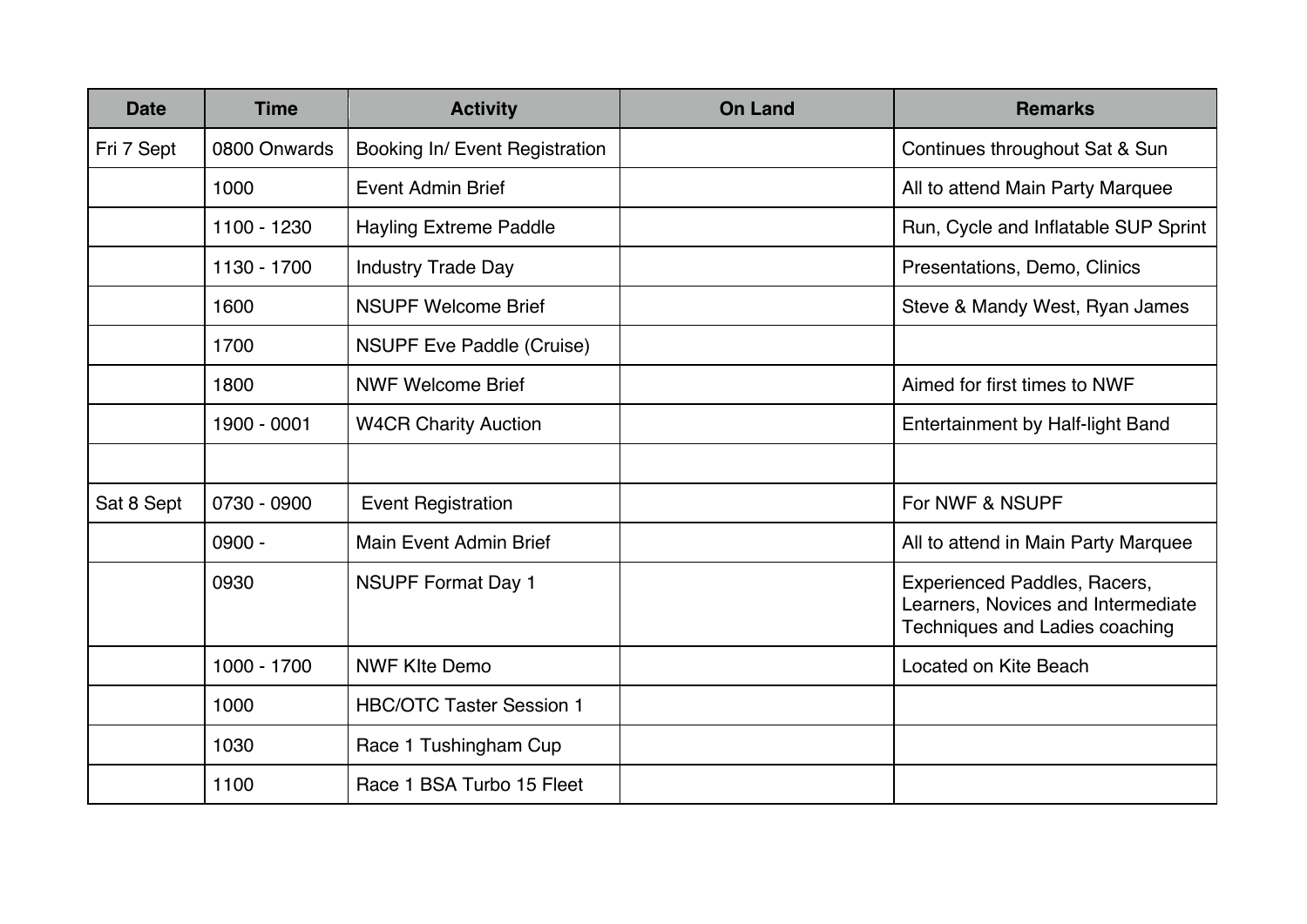| <b>Date</b> | <b>Time</b> | <b>Activity</b>                 | <b>On Land</b>                     | <b>Remarks</b>                                                                                |
|-------------|-------------|---------------------------------|------------------------------------|-----------------------------------------------------------------------------------------------|
| Sat 8 Sept  | 1100        |                                 | <b>Clinic 1 Peter Hart</b>         |                                                                                               |
|             | 1200        | <b>HBC/OTC Taster Session 2</b> |                                    |                                                                                               |
|             | 1200        | <b>NSUPF Clinic</b>             | Steve West & Ryan James            | Equipment, Technique, Nutrition,<br><b>Training, Fitness</b>                                  |
|             | 1200        |                                 | <b>Tushingham Cup Prize Giving</b> | All to attend plus next race brief                                                            |
|             | 1200        | Race 2 BSA Turbo 15 Fleet       |                                    |                                                                                               |
|             | 1200 - 1230 | Elimination 1 Night Windsurf    |                                    |                                                                                               |
|             | 1215        |                                 | Clinic 2 Jim Collis                |                                                                                               |
|             | 1215 - 1300 | <b>NWF Kite Display 1</b>       |                                    | Exhibition of kiting by pro riders                                                            |
|             | 1300        | Race 2 Roberto Ricci Cup        |                                    |                                                                                               |
|             | 1345        | Race 3 BSA Turbo 15 Fleet       | <b>Clinic 3 Ant Baker</b>          |                                                                                               |
|             | 1400 - 1430 | <b>Industry Team Relay</b>      |                                    | As many industry teams as possible.<br>Each Team consists of 3 x Team<br>Riders + 1 Freerider |
|             | 1400 - 1430 | Elimination 2 Night Windsurf    |                                    |                                                                                               |
|             | 1400        | <b>HBC/OTC Taster Session 3</b> |                                    |                                                                                               |
|             | 1430        |                                 | Roberto Ricci Cup Prize Giving     | All to attend plus next race brief                                                            |
|             | 1500        | Race 3 Fanatic Cup              |                                    |                                                                                               |
|             | 1530        | Race 4 BSA Turbo 15 Fleet       |                                    |                                                                                               |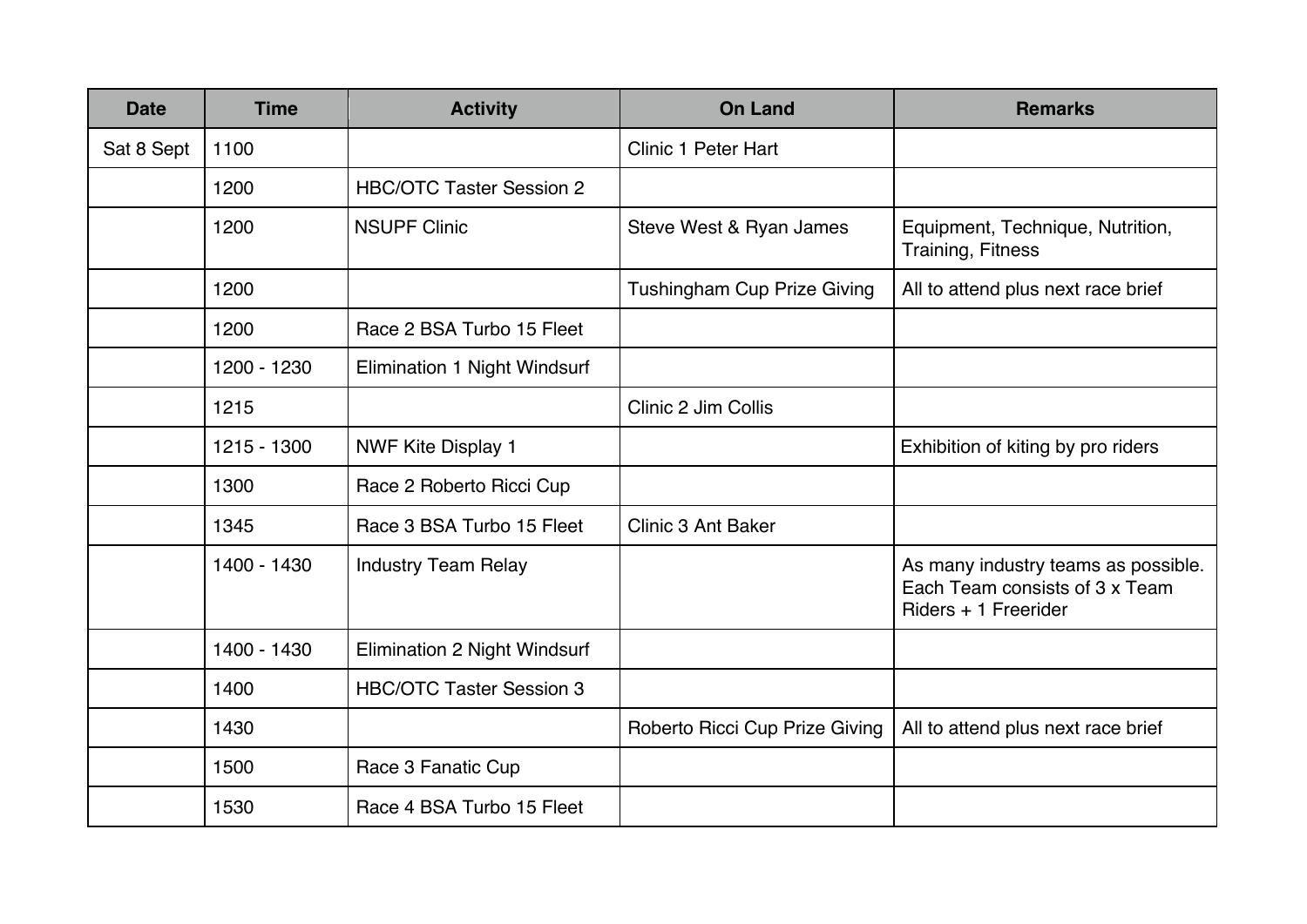| <b>Date</b> | <b>Time</b>   | <b>Activity</b>                    | <b>On Land</b>                     | <b>Remarks</b>                      |
|-------------|---------------|------------------------------------|------------------------------------|-------------------------------------|
| Sat 8 Sept  | 1545          |                                    | <b>Clinic 4 Simon Bornhoft</b>     |                                     |
|             | 1600          | <b>HBC/OTC Taster Session 4</b>    |                                    |                                     |
|             | 1630          | Race 5 BSA Turbo 15 Fleet          |                                    |                                     |
|             | 1630          |                                    | <b>Fanatic Cup Prize Giving</b>    |                                     |
|             | 1700          | Race 4 Severne Cup                 |                                    |                                     |
|             | 1830          |                                    | Severne Cup Prize Giving           | All to attend plus night race brief |
|             | 2000          | DJ Parfitt                         |                                    | In Party Tent                       |
|             | 2030          | <b>BSA Turbo 15 Night Windsurf</b> |                                    |                                     |
|             | 2100          | Free-ride Night Master Blaster     |                                    |                                     |
|             | 2115          | Night Windsurf Semi                |                                    |                                     |
|             | 2130          | Night Windsurf Semi                |                                    |                                     |
|             | 2145          | <b>Night Windsurf Final</b>        |                                    |                                     |
|             | 2200          |                                    | <b>Night Windsurf Prize Giving</b> | BSA Turbo 15, Free-ride & National  |
|             | $2215 - 0100$ | <b>NWF &amp; NSUPF Night Party</b> |                                    | The Heathrow Jets - 1980's themed   |
|             |               |                                    |                                    |                                     |
| Sun 9 Sept  | 0900          | <b>NSUPF Format Day 2</b>          |                                    |                                     |
|             | 1000          | Race 5 Starboard Cup               |                                    |                                     |